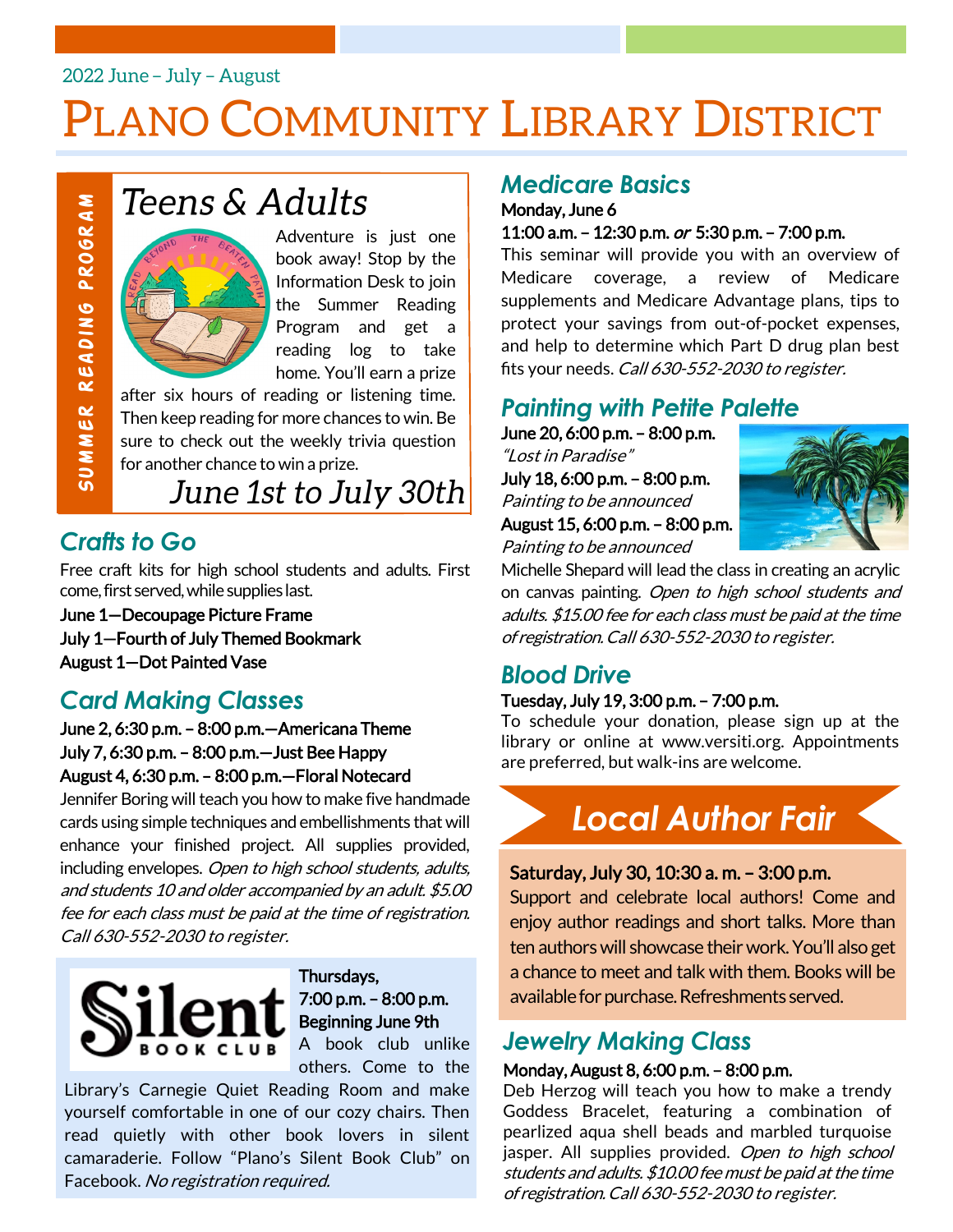



The Summer Reading Program is open to all ages—from the youngest listener to the most experienced reader. Signup for the Reading Program begins on June 1st, and continues throughout the program. You'll get a reading log to take home. Then read at home, count your reading or listening minutes, and *return your log* by July 30th to earn a prize.

**REGISTRATION is NOW OPEN for all of the following programs. Stop by the Kids' Library Desk or call 630-552-2025 to register.**

### *Pizza & Pages*

We'll all read the same book before the meeting, talk about it, and have some pizza! Join us in person or on Zoom. Meets from 4:45 p.m. - 5:30 p.m. Registration required.

| Entering Grades $6 - 9$ | Tues, 6/14 or Thurs, 6/16                             |
|-------------------------|-------------------------------------------------------|
|                         | Entering Grades $4 - 5$ Tues, $7/12$ or Thurs, $7/14$ |
| Entering Grades $6 - 9$ | Tues, 8/9 or Thurs, 8/11                              |

### *Good Morning & Good Night Yoga*

Wednesday, June 8 10:45 a.m. – 11:15 a.m. or 6:30 p.m. – 7:00 p.m.



Open to all ages. Children under 6 must be with an adult. Explore yoga in a kid-friendly environment. Class will be led by certified instructor Danielle Todd. Bring your own yoga mat or use one of the mats provided.

### *Marshmallow Mania*

#### Monday, June 13

#### 2:00 p.m. – 3:00 p.m. or 6:30 p.m. – 7:30 p.m.

For independent students entering grades K-2. Registration required.

Come join us for art, math, and building activities—all involving marshmallows! At the end of the program you'll be given a marshmallow snack to enjoy at home.

### *Preschool Science Adventures*

#### Tuesday, June 21 2:00 p.m. – 2:45 p.m. or 6:00 p.m. – 6:45 p.m.

For children ages 2-6, with an adult. Registration required.

Come to the library dressed for some messy science fun. You'll get to make (and take home) a sensory bottle and work on other projects. Program will be held outside, weather permitting. In case of inclement weather, the program will be held in the Meeting Room.

### *Summer Science Fun*

#### Monday, June 27 2:00 p.m. – 2:45 p.m. or 6:00 p.m. – 6:45 p.m.

For independent students entering grades 1-6. Registration required.



Join us as we explore the science of heat. You'll get to watch a marshmallow melt and build your own s'more. Dress for mess. Program will be held outside, weather

permitting. In case of inclement weather, the program will be held in the Meeting Room.

### *Sounds Fun*

Thursday, June 30 2:00 p.m. – 2:45 p.m. or 6:30 p.m. – 7:15 p.m. Wednesday, August 3

2:00 p.m. – 2:45 p.m. or 6:30 p.m. – 7:15 p.m.

Targeted to children 3-6, with an adult. Registration required. You can register for one or both dates.

Explore letter sounds and handwriting readiness skills in fun, interactive, and multisensory ways. We'll have a variety of phonics stations for self-paced exploration. We'll be focused on different letter sounds each month.

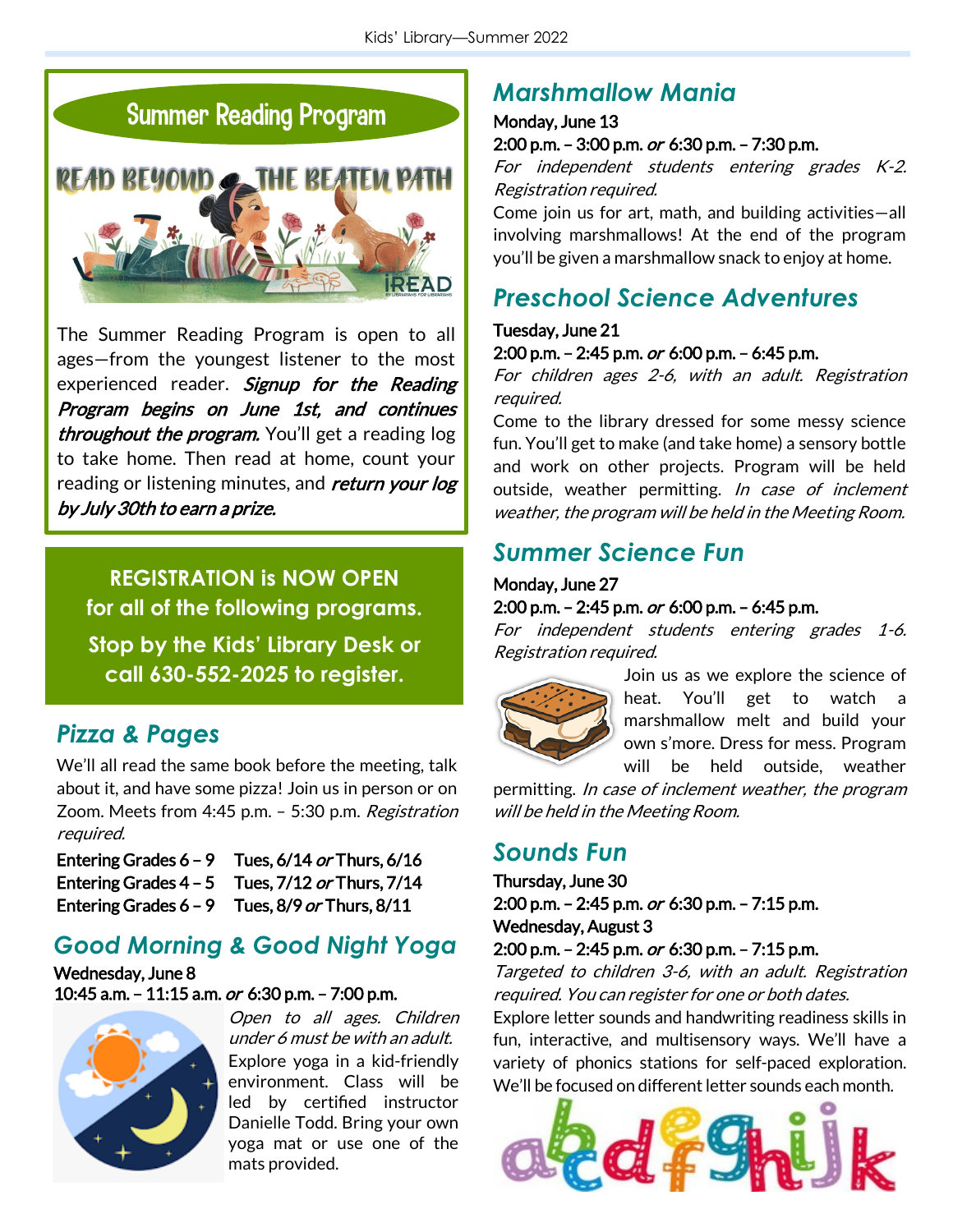### *Create @ the Library*

#### Monday, July 11 2:00 p.m. – 3:00 p.m. or 6:30 p.m. – 7:30 p.m.



For independent students entering grades 7-12. Registration required.

We'll use a paper folding technique to turn an old book into an adorable hedgehog. You'll leave with the perfect decoration for your room.

### *Patterns in Nature*

#### Wednesday, July 20 2:00 p.m. – 3:00 p.m. or 6:30 p.m. – 7:30 p.m.

For independent students entering grades 4-7. Registration required.

Join us as we learn about mathematical patterns in nature. We'll be exploring concepts such as symmetry, number patterns, and naturally occurring geometric shapes. You will have the opportunity to work on projects that illustrate different kinds of amazing patterns that occur in the natural world.

### *Beachcombing*

Monday, July 25 2:00 p.m. – 2:45 p.m. or 6:30 p.m. – 7:15 p.m.

For independent students in grades 1-6. Registration required.

Join us as we race to "clean the beaches". Then relax with some homemade lemonade and some beach bopping fun. Note: This is an indoor program, and no sand will be involved.

### *Nocturnal Animals Storytime*

#### Wednesday, July 27

2:00 p.m. – 2:45 p.m. or 6:30 p.m. – 7:15 p.m.

For children 0-5, with an adult. Registration required.

Which animals stay awake at night? Join us for poems, songs, and books all about nocturnal animals. There will be time for an optional craft



during the last 15 minutes of the program. Please bring a blanket for your family to sit on.

### *Art Beyond the Beaten Path*

## Tuesday, August 2

#### 2:00 p.m. – 3:00 p.m. or 6:30 p.m. – 7:30 p.m.

For independent students entering grades 4-9. Registration required.

Create your own pieces of art inspired by famous artists who envisioned new ways to create artwork.

**Trivia Questions** 



Weekly trivia questions for preschool through 8th grade will be posted in the Kids' Library. Stop by and test your knowledge each week for a chance to win a prize.

#### *Rhyme Time* Wednesdays, 10:30 a.m. - 11:00 a.m. or 6:00 p.m. – 6:30 p.m.

June 15, 22, 29 & July 6, 13



For babies to age 3 accompanied by an adult. Registration required. Call 630-552-2025 or stop by the Kids' Library Desk to register.

This lapsit storytime features action rhymes, finger plays, songs, movement activities, a simple story, and parent-child reading time. Active adult participation is an integral part of this program. Please bring a blanket for your family to sit on.

### *Preschool Storytime*

#### Mondays, 10:30 a.m. – 11:10 a.m. June 13, 20, 27 & July 11 (Library closed July 4)

For independent 3-6 year olds, without an adult. Registration required. Call 630-552-2025

or stop by the Kids' Library Desk to register. Features simple stories, music, movement

activities, and a simple craft. Parents must remain in the Kids' Library during the program.